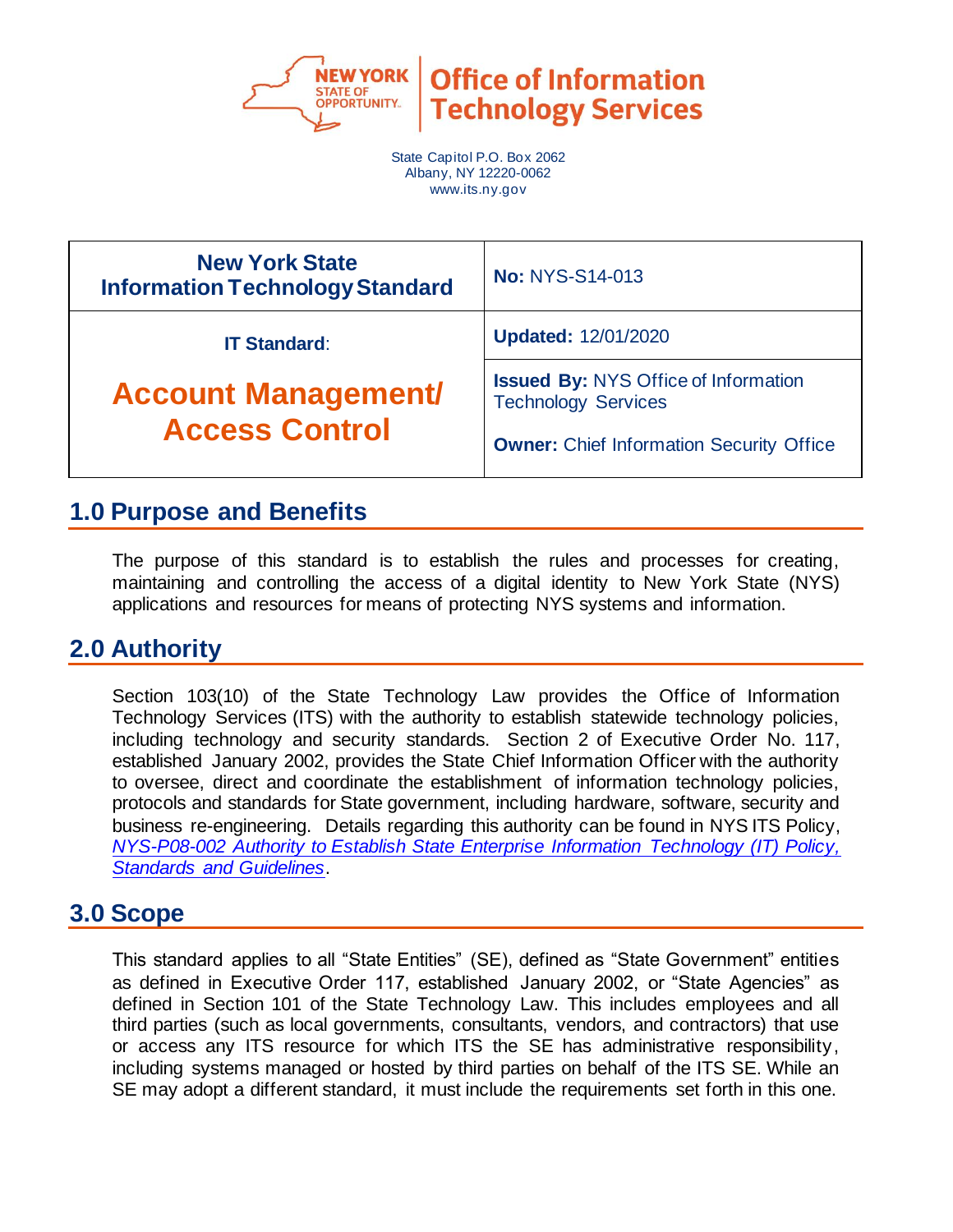This standard covers all systems developed by, or on behalf of NYS, that require authenticated access. This includes all development, test, quality assurance, production and other ad hoc systems.

### **4.0 Information Statement**

Account management and access control includes the process of requesting, creating, issuing, modifying and disabling user accounts; enabling and disabling access to resources and applications; establishing conditions for group and role membership; tracking accounts and their respective access authorizations; and managing these functions. S E should carefully consider relevant rules and regulations, as well as the need and breadth of access, to carefully determine how to best protect Stata Data and resources. SE may need to create their own policies and procedures to implement the guidance in this standard.

### **4.1 Account Management/Access Control Roles**

Account management and access control require that the roles of Information Owner, Account Manager and, optionally, Account Administrator and Entitlement Administrator, are defined and assigned for each resource and application. A listing of authorized users in these roles must be documented and maintained. The associated tasks and responsibilities for each role are described below. Each role may belong to one or more individuals depending on the application. In some cases, a single individual or group may be assigned more than one of these roles.

- **a. Information Owner:** Information owners are people at the managerial level within a SE who:
	- 1. Delegate Account Managers to ensure the appropriate level of information access is provided. Delegation can be to individual users, groups and/or third parties (e.g., another SE).
	- 2. Define roles and groups, as well as the corresponding level of access to resources for that role or group.
	- 3. Determine who should have access.
	- 4. Determine the identity assurance level for the application and/or data via the NYS-P20-001 [Digital Identity Policy.](https://its.ny.gov/document/digital-identity-policy)
	- 5. Review that accounts and access controls are commensurate with overall business function and that the associated rights have been properly assigned, at a minimum, annually.
	- 6. Require business units with access to protected resources to notify Account Managers when accounts are no longer required, such as when users are terminated or transferred and when individual access requirements change.
- **b. Account Manager:** Account Managers maintain accounts. They are the delegated custodians of SE protected data. Account Managers:
	- 1. Maintain appropriate levels of communication with the SE information owners to determine the level or degree of access granted to an individual.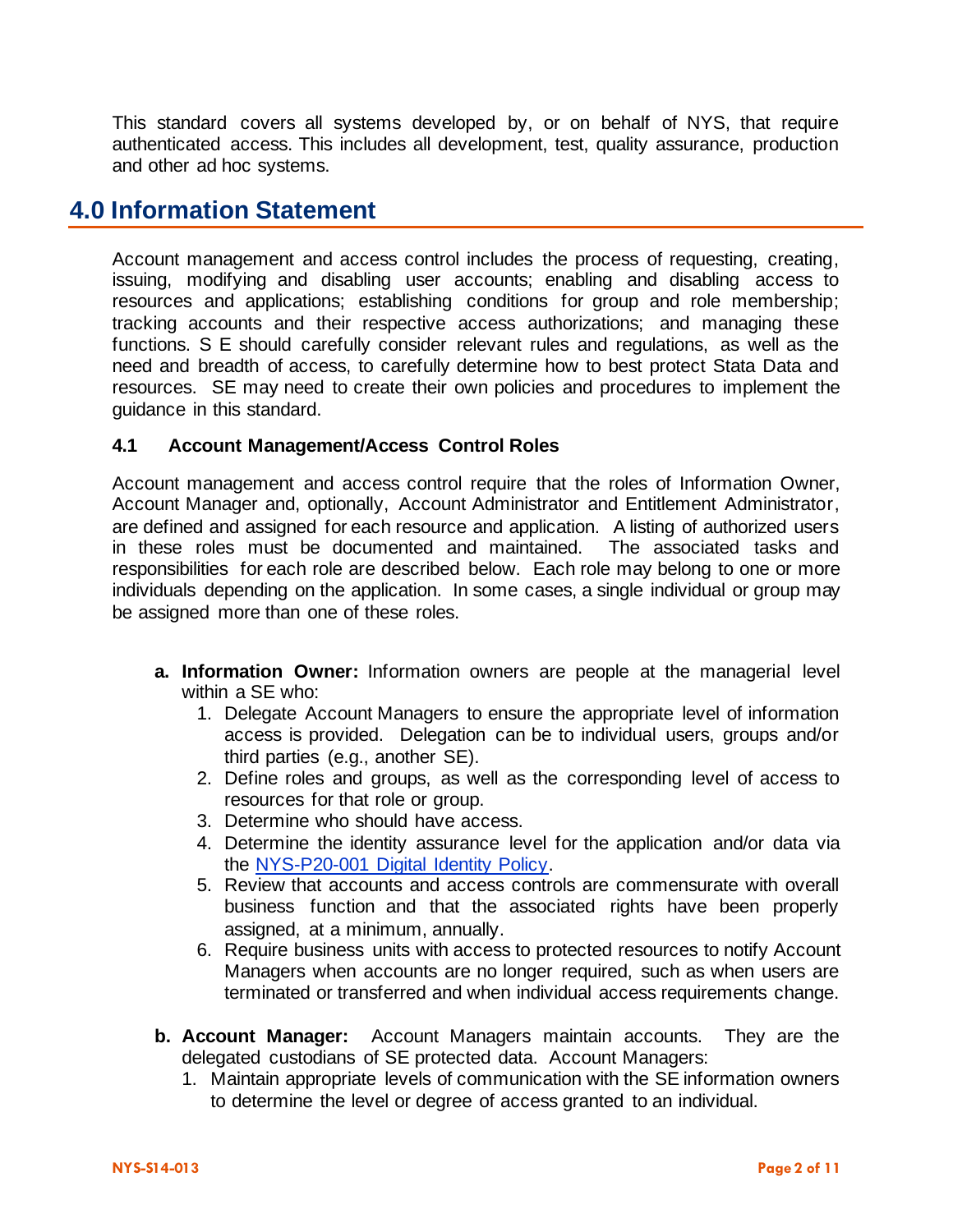- 2. Determine the technical specifications needed to set access privileges.
- 3. Delegate account management functions to Account Administrators, if applicable.
- 4. Create and maintain procedures used in managing accounts.
- 5. Perform all Account Administrator duties as required.
- **c. Account Administrators:** Account Administrators are an optional subset of the Account Manager role. They do not determine procedures. System rights and/or responsibilities are assigned to them by the Account Manager. All Account Administrator responsibilities are contained within the role of Account Manager should an Account Administrator not exist. A subset of Account Administrator duties may be assigned as appropriate. For example, a role for password reset only may exist for service desk employees. Additionally, some of these responsibilities may remain with the Account Manager should that Manager determine it is necessary. For account management, the Administrator may:
	- 1. Maintain any necessary information supporting account administration activities, including account management requests and approvals.
	- 2. Enroll new users.
	- 3. Enable/disable user accounts.
	- 4. Create and maintain user roles and groups.
	- 5. Assign rights and privileges to a user or group.
	- 6. Collect data to periodically review user accounts and their associated rights.
	- 7. Assign new authentication tokens (e.g., password resets).
- **d. Entitlement Administrator:** Entitlement Administrators are an optional subset of the Account Manager role. Rights and/or responsibilities are assigned to them by the Information Owner and generally include:
	- 1. Assigning rights and privileges to a user or group.
	- 2. Collecting data to periodically review user accounts and their associated rights.
	- 3. Maintaining any necessary information supporting account administration activities including account management requests and approvals.

#### **4.2 Account Types**

Account types used in NYS include: Individual, Privileged, Service, Shared, Default Non-Privileged (e.g., Guest, Anonymous), Emergency, and Temporary. All account types must adhere to all applicable rules as defined in the NYS-S14-006 [Authentication Tokens](https://its.ny.gov/document/authentication-tokens-standard)  [Standard.](https://its.ny.gov/document/authentication-tokens-standard) SEs must determine which account(s) are appropriate for access to systems or resources based on the principle of least privilege.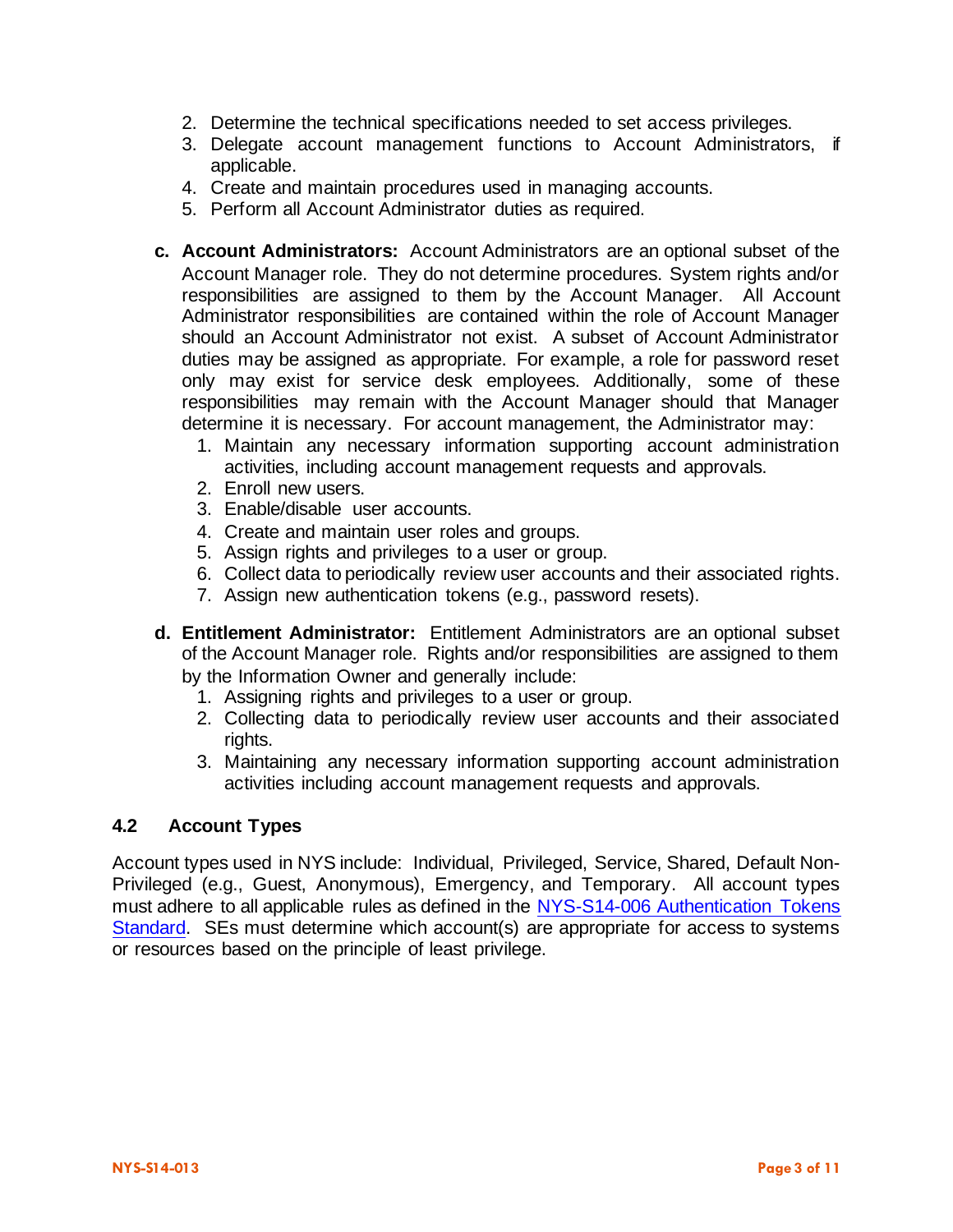- **a. Individual Accounts:** An individual account is a unique account issued to a single user. The account enables the user to authenticate to systems with a digital identity. After a user (e.g., NYS citizen, resident, employee, or other applicable user type) is authenticated, the user is authorized or denied access to the system based on the permissions that are assigned directly or indirectly to that user.
- **b. Privileged Accounts:** A privileged account is an account which provides increased access and requires additional authorization. Examples include a network, system or security administrator account. A privileged account may only be provided to members of the workforce whom require it to accomplish their job duties. The use of privileged accounts must be compliant with the principle of least privilege, with access restricted to only those programs or processes specifically needed to perform authorized business tasks and no more. There are two privileged account types - Administrative Accounts and Default Privileged Accounts.
	- 1. **Administrative Accounts:** Accounts given to a user that allow the right to modify the operating system or platform settings, or those which allow modifications to other accounts. These accounts must:
		- i. Be at an Identity Assurance Level commensurate with the protected resources to which they access.
		- ii. Not have user IDs that give any indication of the user's privilege level, e.g., supervisor, manager, administrator, or any flavor thereof.
		- iii. Be internally identifiable to the SE as an administrative account per a standardized naming convention.
		- iv. Be revoked in accordance with the NYS-S20-001 [Digital Identity](https://its.ny.gov/document/digital-identity-standard)  [Standard.](https://its.ny.gov/document/digital-identity-standard)
	- 2. Default **Privileged Accounts:** Default privileged accounts (e.g., root, Administrator) are provided for a particular system and cannot be removed without affecting the functionality of the system. Default privileged accounts must:
		- i. Be disabled if not in use or renamed if technically possible.
		- ii. Only be used for the initial system installation or as a service account. When technically feasible, alerts must be issued to the appropriate personnel when there is an attempt to log-in with the account for access.
		- iii. Not use the initial default password provided with the system.
		- iv. Have password known or accessible by at least two individuals within the SE, if password is known by anyone. As such, restrictions for shared accounts, outlined below, must be followed.
- **c. Service Accounts:** A service account is not intended to be given to a user but is provided for a process. It is to be used in situations such as to allow a system to run jobs and services independent of user interaction. Service accounts must:
	- 1. Have an assigned owner responsible for documenting and managing the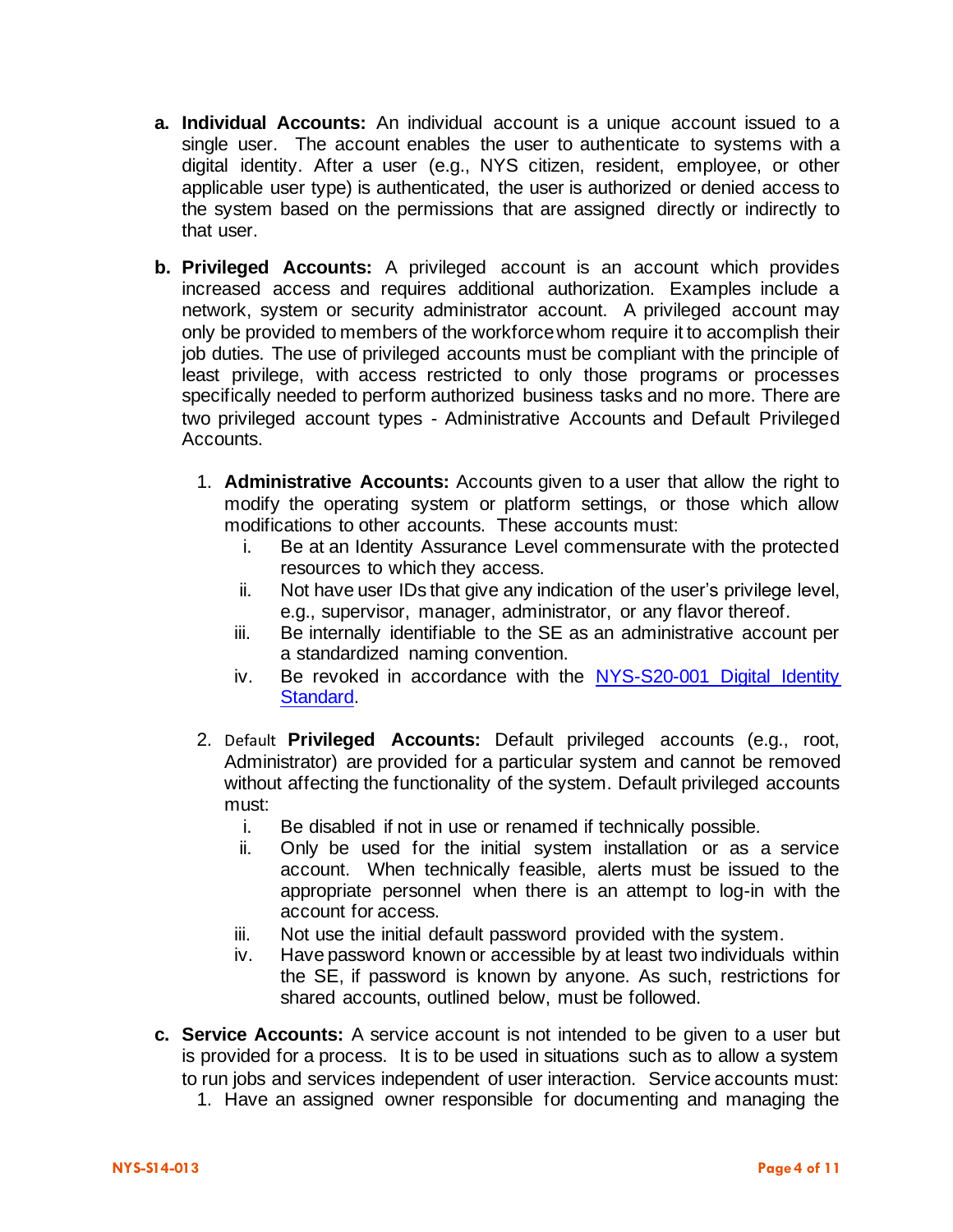account.

- 2. Be restricted to specific devices and hours when possible.
- 3. Never be used interactively by a user for any purpose other than the initial system installation or, if absolutely required, for system troubleshooting or maintenance. Wherever technically feasible, administrators should leverage "switch user" or "run as" for executing processes as service accounts.
- 4. Never be for any purpose beyond their initial scope.
- 5. Be internally identifiable to the SE as a service account per a standardized naming convention, where possible.
- 6. Not allow its password to be reset according to any standardized and/or forced schedule. However, should an employee with knowledge of said password leave the SE, that password must be changed immediately.
- 7. Have password known or accessible by at least two individuals within the SE, if password is known by anyone. As such, restrictions for shared accounts, outlined below, must be followed.
- **d. Shared Accounts:** A shared account is any account where more than one person knows the password and/or uses the same authentication token. Use of shared accounts is only allowed when there is a system or business limitation preventing use of individual accounts. These cases must be documented by the information owner and reviewed by the Information Security Officer (ISO)/designated security representative. Additional compensatory controls must be implemented to confirm accountability is maintained. Shared accounts must:
	- 1. Have the tokens (e.g., password) reset when any of its users no longer needs access, or otherwise in accordance with the [NYS-S14-006](https://its.ny.gov/document/authentication-tokens-standard) [Authentication Tokens Standard.](https://its.ny.gov/document/authentication-tokens-standard)
	- 2. Be restricted to specific devices and hours when possible.
	- 3. Wherever technically feasible, have its users log on to the system with their individual accounts and "switch user" or "run as" the shared account.
	- 4. Have strictly limited permissions and access only to the system(s) required.
- **e. Default Non-Privileged Accounts:** The default non-privileged account (guest or anonymous user) is an account for people who do not have individual accounts. An example of where this might be necessary is on a public Wi-Fi network. This account type must:
	- 1. Be disabled until necessary.
	- 2. Have limited rights and permissions.
	- 3. Only be allowed after a risk assessment
	- 4. Have compensatory controls that include restricted network access.
	- 5. Be assigned a password that the user cannot change but that is changed monthly, at a minimum, by an administrator.
	- 6. Not allow the account to be assigned for delegation by another account.
	- 7. Have a log maintained of users to whom the password is given.
- **f. Emergency Accounts:** Emergency accounts are intended for short-term use and include restrictions on creation, point of origin, and usage (e.g., time of day,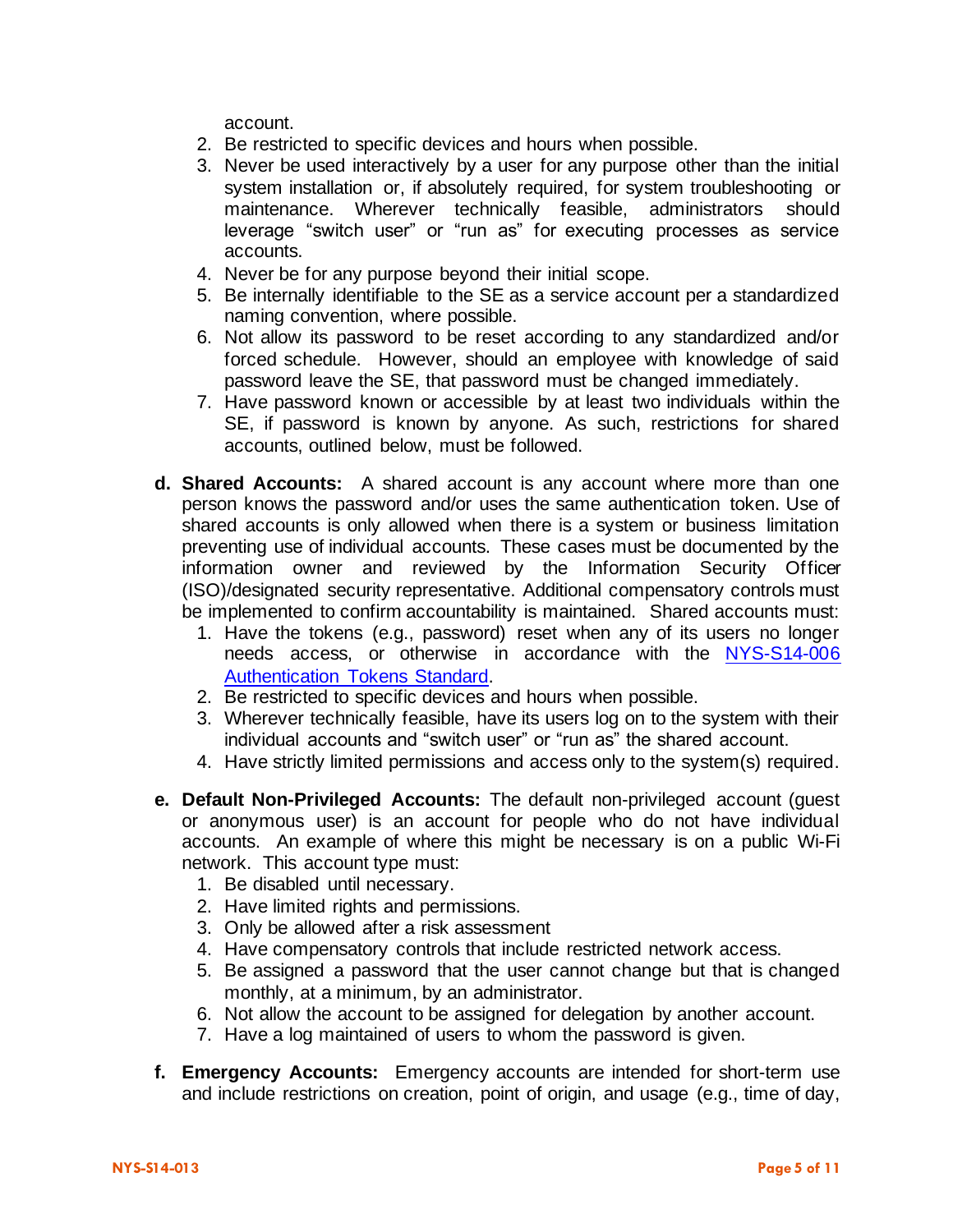day of week). SEs may establish emergency accounts in response to crisis situations and with the need for rapid account activation. Therefore, emergency account activation may bypass normal account authorization processes. Emergency accounts must be automatically disabled after 24 hours.

**g. Temporary Accounts:** Temporary accounts are intended for short-term use and include restrictions on creation, point of origin, usage (i.e., time of day, day of week), and must have start and stop dates. SEs may establish temporary accounts as a part of normal account activation procedures when there is a need for short-term accounts without the demand for immediacy in account activation, such as for vendors, manufacturers, etc. These accounts must have strictly limited permissions and access only to the systems required.

#### **4.3 Account Management and Access Control Functions:**

Automated mechanisms must be employed to monitor the use and management of accounts. These mechanisms must allow for usage monitoring and notification of atypical account usage. Thresholds for alerting should be set based on the criticality of the system or assurance level of the account.

Staff in the appropriate account management/access control role(s) must be notified when account management activities occur, such as, accounts are no longer required, users are terminated or transferred, or system usage or need-to-know changes. This should be automated where technically possible.

Automated access control policies that enforce approved authorizations for information and system resources must be in place within systems. These access control polices could be identity, role or attribute based.

By default, no one has access unless authorized.

The Identity Assurance Level (IAL) of a system determines the degree of certainty required when proofing the identity of a user. The following table describes the level of confidence associated with each IAL.

| IAL | <b>Description</b>                                       |
|-----|----------------------------------------------------------|
|     | Low or no confidence in the asserted identity's validity |
|     | Confidence in the asserted identity's validity           |
|     | High confidence in the asserted identity's validity      |

SEs must follow the NYS-P20-001 [Digital Identity Policy](https://its.ny.gov/document/digital-identity-policy) to determine the appropriate IAL for their system. Table 1 reflects the standards for account management at each assurance level.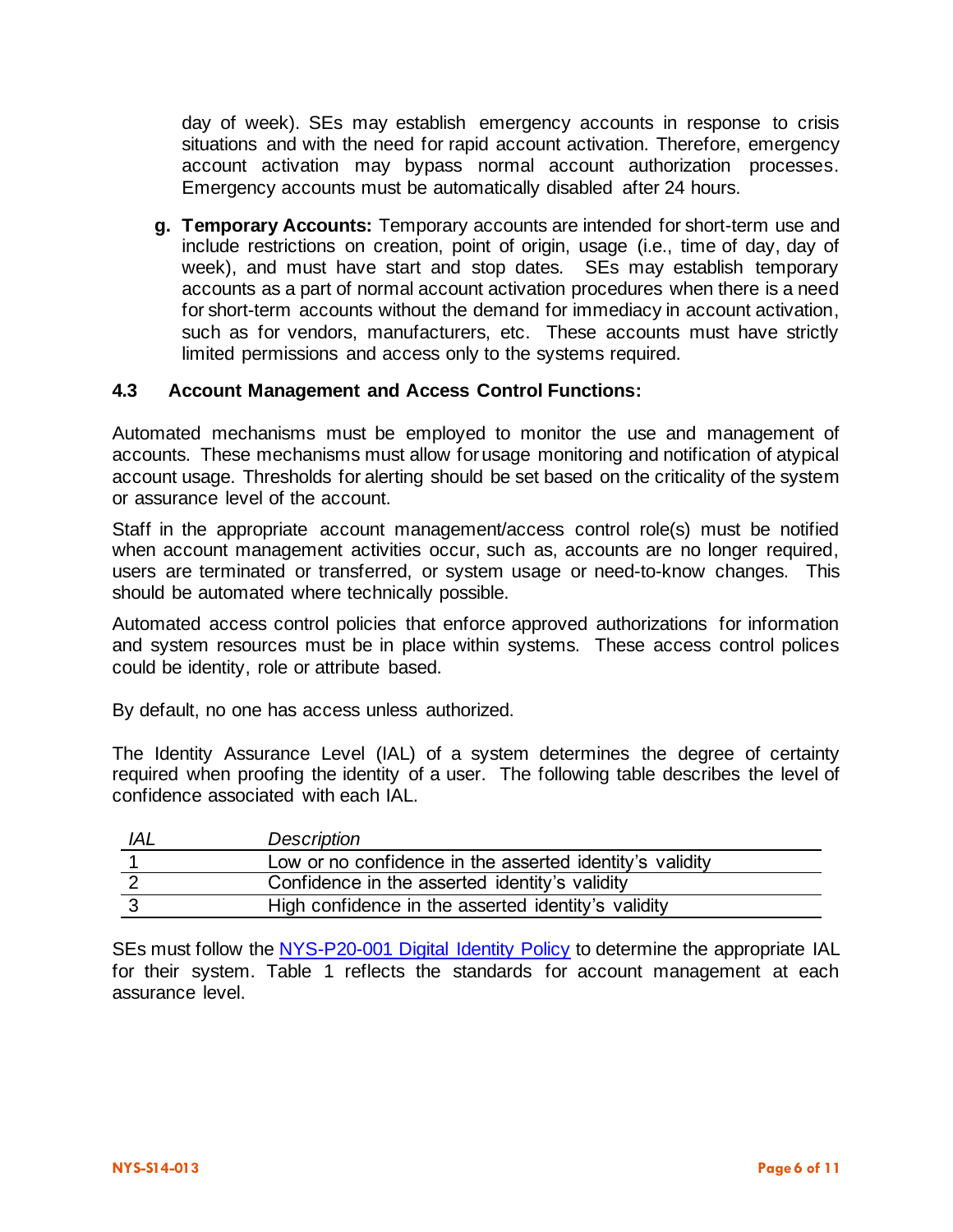|                                                                                                                                                                                                                                                                                                                                                                                      | Abbount management blandardo per identity Abbarance Ecter<br><b>Identity Assurance Levels</b> |                 |                 |
|--------------------------------------------------------------------------------------------------------------------------------------------------------------------------------------------------------------------------------------------------------------------------------------------------------------------------------------------------------------------------------------|-----------------------------------------------------------------------------------------------|-----------------|-----------------|
| Category                                                                                                                                                                                                                                                                                                                                                                             | $\overline{1}$                                                                                | 2 <sup>1</sup>  | 3               |
| Account disabled automatically after x<br>days of inactivity                                                                                                                                                                                                                                                                                                                         | 1096                                                                                          | 90              | 90              |
| Send notification x days before account<br>disabled                                                                                                                                                                                                                                                                                                                                  | $\overline{30}$                                                                               | $\overline{30}$ | $\overline{14}$ |
| Account locked after x number of<br>consecutive failed login attempts                                                                                                                                                                                                                                                                                                                | $\overline{10}$                                                                               | $\overline{5}$  | $\overline{3}$  |
| Account<br>creation<br>requires<br>an<br>authoritative attribute that ties the user<br>to their account. For example, this could<br>be an employee ID, NYS driver's<br>license ID, NYS tax ID, or unique<br>individual email address.                                                                                                                                                | <b>No</b>                                                                                     | Yes             | Yes             |
| Email notification will be sent to the user<br>for the following events:<br>Token change (password, pre-<br>$\bullet$<br>registered knowledge token, out<br>of<br>band<br>(OOB)<br>token<br>information)<br>Account disabled due to invalid<br>attempts<br>Forgotten User Identification<br>(UID) issued<br>Account attribute change (e.g.,<br>name change)<br>Account re-activation | If known                                                                                      | Yes             | Yes             |
| Self-service functionality allowed                                                                                                                                                                                                                                                                                                                                                   | Yes                                                                                           | Yes             | <b>No</b>       |

**Table 1 – Account Management Standards per Identity Assurance Level**

For all Assurance Levels, the following must be adhered to.

- **a. Creating New Accounts:** To create an account, there must be a valid access authorization based on an approved business justification and a request must be made to create the account.
- **b. Modifying Account Attributes (i.e., changing users' names, demographics, etc.):** Modifications must only be made by the authenticated user or an authorized account manager.
- **c. Enabling Access:** Access is granted, based on the principle of least privilege, with a valid access authorization.
- **d. Modifying Access:** Access modifications must include a valid authorization.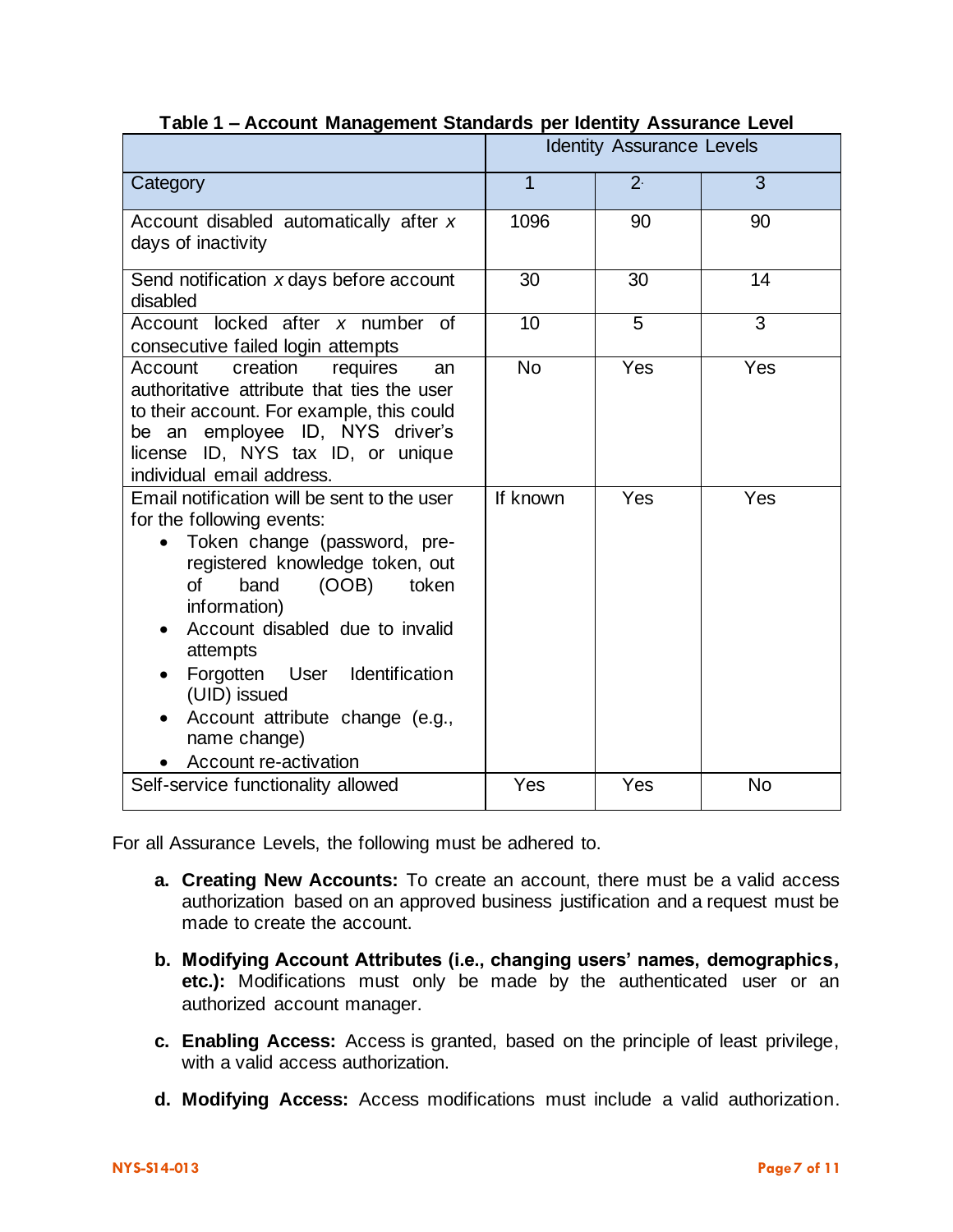When there is a position change (not including separation), access is immediately reviewed and removed when no longer needed.

#### **e. Disabling Accounts/Removing Access:**

- 1. **Event/Risk Based (Administrative Disable):** When an account poses or has the potential to pose a significant risk, either the account is disabled and/or access attributes are removed upon discovery of the risk. Close coordination between the information owners, account managers/administrators, legal, incident response stakeholders and human resource managers is essential in order for timely execution of removing or restricting user access. Significant risk may include a disgruntled employee, or one who has been identified by the SE as a potential risk. Users posing a significant risk to organizations include individuals for whom reliable evidence or intelligence indicates either the intention to use authorized access to information systems to cause harm or through whom adversaries will cause harm. Harm includes potential adverse impacts to organizational operations and assets, individuals, other organizations. An account identifier is required to identify these accounts and prevent inappropriate re-enabling of the account/access. Re-enabling the account requires explicit approval of the SE, Self-service mechanisms may not be used to re-enable the account.
- 2. **De-provisioning Upon Separation**: All user accounts (including privileged) must be disabled immediately upon separation. In addition, credentials must be revoked in accordance with the Digital Identity [Standard,](https://its.ny.gov/document/digital-identity-standard) and access attributes must be removed. Self-service mechanisms may not be used to re-enable the account.
- 3. **Inactivity Disable:** When an account is disabled due to inactivity, access attributes may remain unchanged if deemed appropriate by the information owner.

#### **f. Reviewing Accounts and Access:**

- 1. Information owners must review all accounts on at least an annual basis to determine if they are still needed.
- 2. Access to privileged accounts must be reviewed at least every six months to determine whether or not they are still needed.
- 3. Information owners must review account authorizations and/or user access assignments on at least an annual basis to determine if all access is still needed.
- 4. Accounts or records of the account must be archived by their AAL level in accordance with the [NYS-S20-001 Digital Identity Standard.](https://its.ny.gov/document/digital-identity-standard)
- **g. Unlocking User Accounts:** In order for an administrator or user support agent to unlock an account for a user, the user must be vetted through pre-registered knowledge tokens as per the [NYS-S14-006](https://its.ny.gov/document/authentication-tokens) [Authentication Tokens Standard,](https://its.ny.gov/document/authentication-tokens) or through the associated NYS-S20-001 [Digital Identity Standard](https://its.ny.gov/document/digital-identity-standard) registration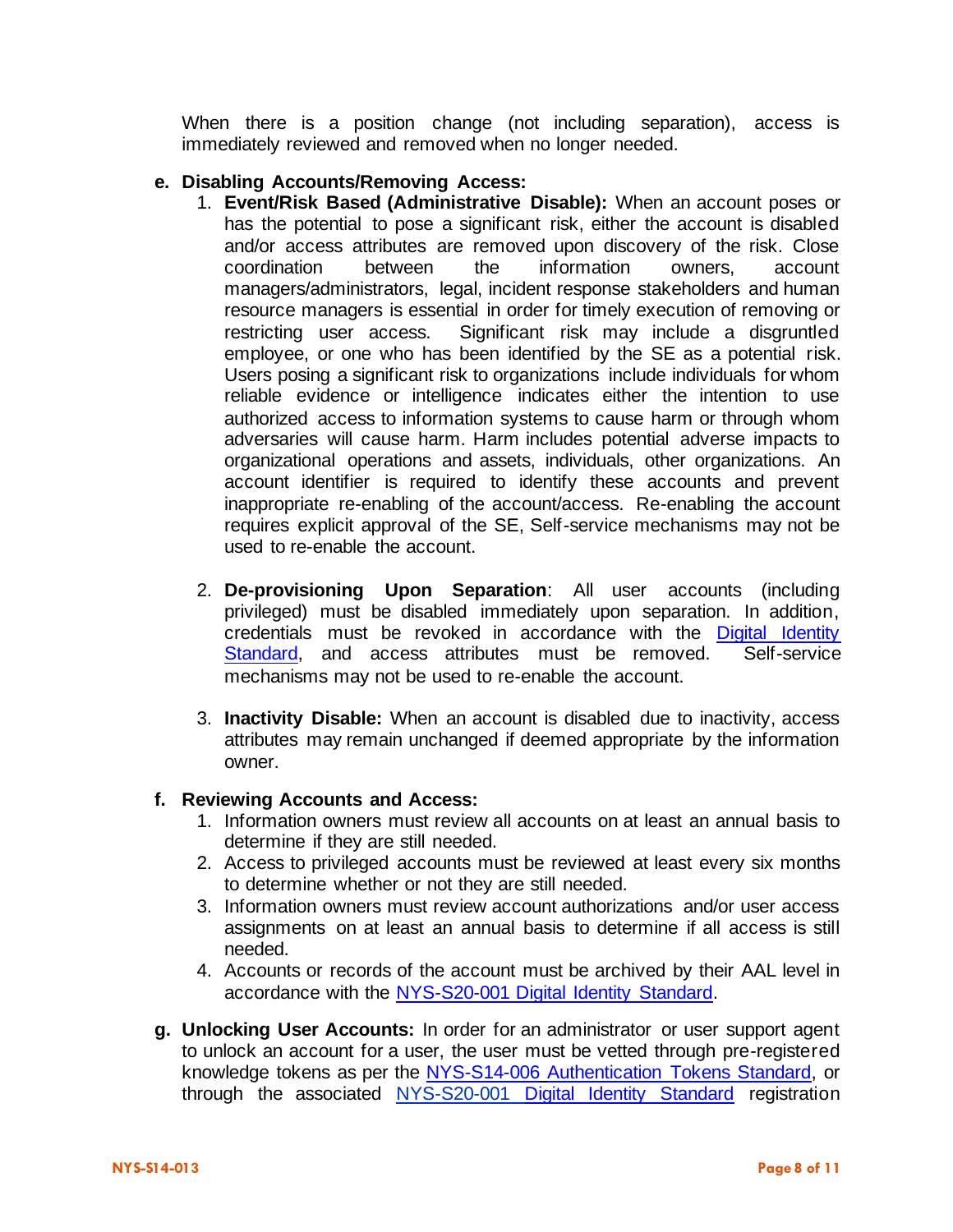process.

- **h. Secure Log on Procedures:** Where technically feasible, access must be controlled by secure log-on procedures as follows:
	- 1. Must not display tokens (e.g., password, PIN) being entered.
	- 2. Must display the following information on completion of a successful log-on:
		- i. Date and time of the previous successful log-on; and
		- ii. Details of any unsuccessful log-on attempts since the last successful log-on.
- **i. Session Inactivity Lock:** Sessions must be locked after a maximum inactivity period of 15 minutes. Session inactivity locks are temporary actions taken when users stop work and move away from their immediate vicinity but do not want to log out because of the temporary nature of their absences. Users must reauthenticate to unlock the session.
- **j. Connection Time-out:** Sessions must be automatically terminated after 18 hours or after "pre-defined" conditions such as targeted responses to certain types of incidents.
- **k. Logging/Auditing/Monitoring:** All account activity must be logged and audited in accordance with the [NYS-S14-005 Security Logging Standard.](https://its.ny.gov/document/security-logging) The ability to modify or delete audit records must be limited to a subset of privileged accounts. Any modification to access attributes must be recorded and traceable to a single individual.

## **5.0 Compliance**

This standard shall take effect upon publication. Compliance is expected with all enterprise policies and standards. ITS may amend its policies and standards at any time; compliance with amended policies and standards is expected.

If compliance with this standard is not feasible or technically possible, or if deviation from this standard is necessary to support a business function, SEs shall request an exception through the Chief Information Security Offic[e exception process.](http://www.its.ny.gov/document/information-security-exception-policy)

## **6.0 Definitions of Key Terms**

Except for terms defined in this standard, all terms shall have the meanings found in [http://www.its.ny.gov/glossary.](http://www.its.ny.gov/glossary)

| <b>Privileged</b> | A privileged account is an account which provides increased      |  |  |  |  |
|-------------------|------------------------------------------------------------------|--|--|--|--|
| account           | access and requires additional authorization. Examples include a |  |  |  |  |
|                   | network, system or security administrator account.               |  |  |  |  |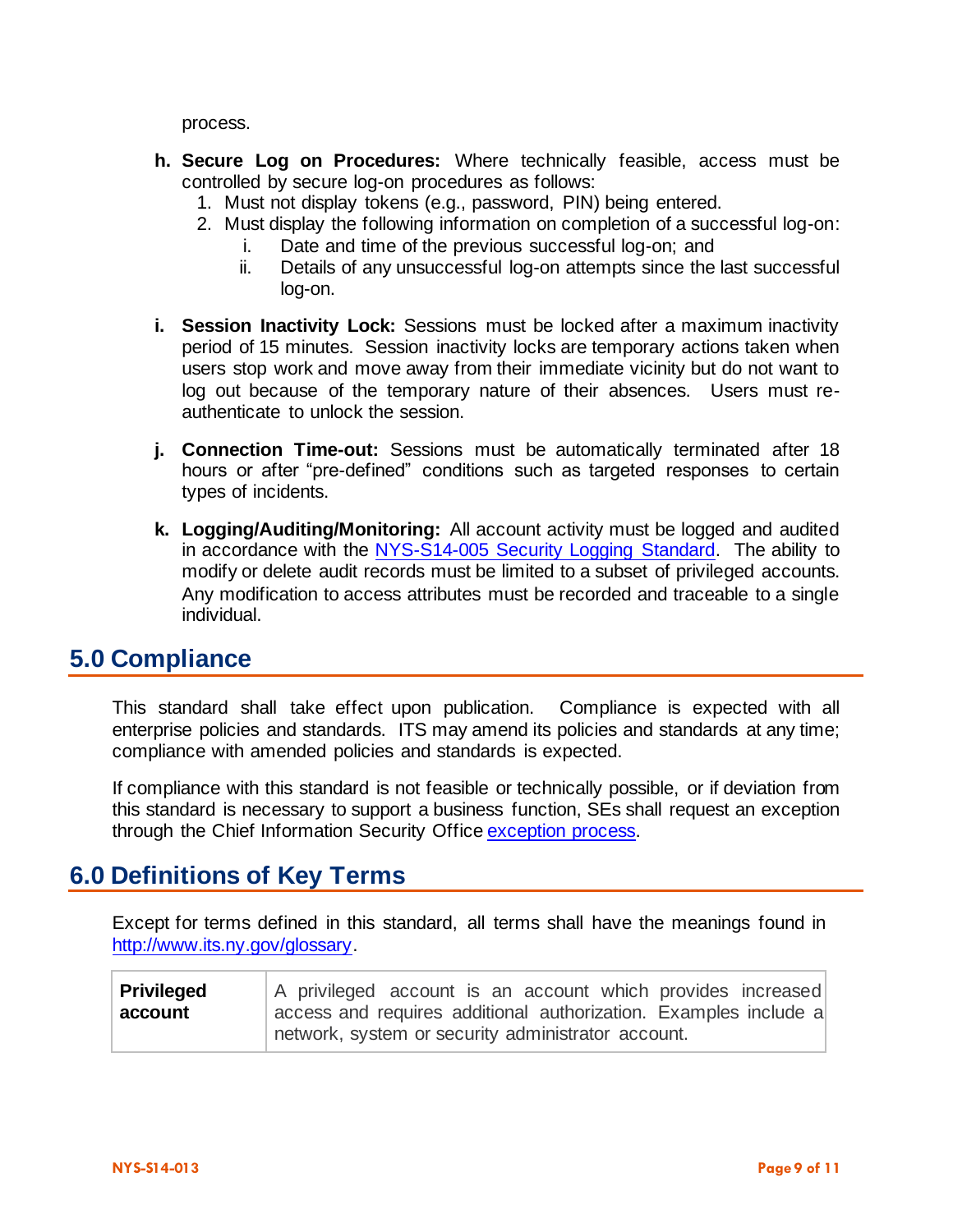# **7.0 Contact Information**

Submit all inquiries and requests for future enhancements to the standard owner at:

**Chief Information Security Office Reference: NYS-S14-013 NYS Office of Information Technology Services 1220 Washington Avenue, Building 5 Albany, NY 12226 Telephone: (518) 242-5200 Email: CISO@its.ny.gov**

Statewide technology policies, standards, and guidelines may be found at the following website: <http://www.its.ny.gov/tables/technologypolicyindex>

## **8.0 Revision History**

| <b>Date</b> | <b>Description of Change</b>                                                                          | <b>Reviewer</b>                                                                  |
|-------------|-------------------------------------------------------------------------------------------------------|----------------------------------------------------------------------------------|
| 08/15/2014  | <b>Original Standard Release</b>                                                                      | Deborah Snyder,<br><b>Acting Chief</b><br>Information<br><b>Security Officer</b> |
| 02/01/2017  | Update of contact information and rebranding.                                                         | Deborah Snyder,<br>Deputy Chief<br>Information<br><b>Security Officer</b>        |
| 07/16/2020  | Update revised Scope and Authority and<br>update links from Identity Assurance to Digital<br>Identity | Karen Sorady,<br><b>Acting Chief</b><br>Information<br><b>Security Officer</b>   |
| 12/1/2020   | Update to align with federal guidance and<br>industry best practices.                                 | Karen Sorady,<br><b>Chief Information</b><br><b>Security Officer</b>             |
| 05/19/2021  | Updated Scope language                                                                                | Karen Sorady,<br>Chief Information<br><b>Security Officer</b>                    |

This standard shall be reviewed at least once every year to ensure relevancy.

## **9.0 Related Documents**

- NYS-P20-001 [Digital Identity](https://its.ny.gov/document/digital-identity-policy) Policy
- NYS-S20-001 [Digital Identity](https://its.ny.gov/document/digital-identity-standard) Standard
- NYS-S14-006 [Authentication Tokens Standard](https://its.ny.gov/document/authentication-tokens-standard)